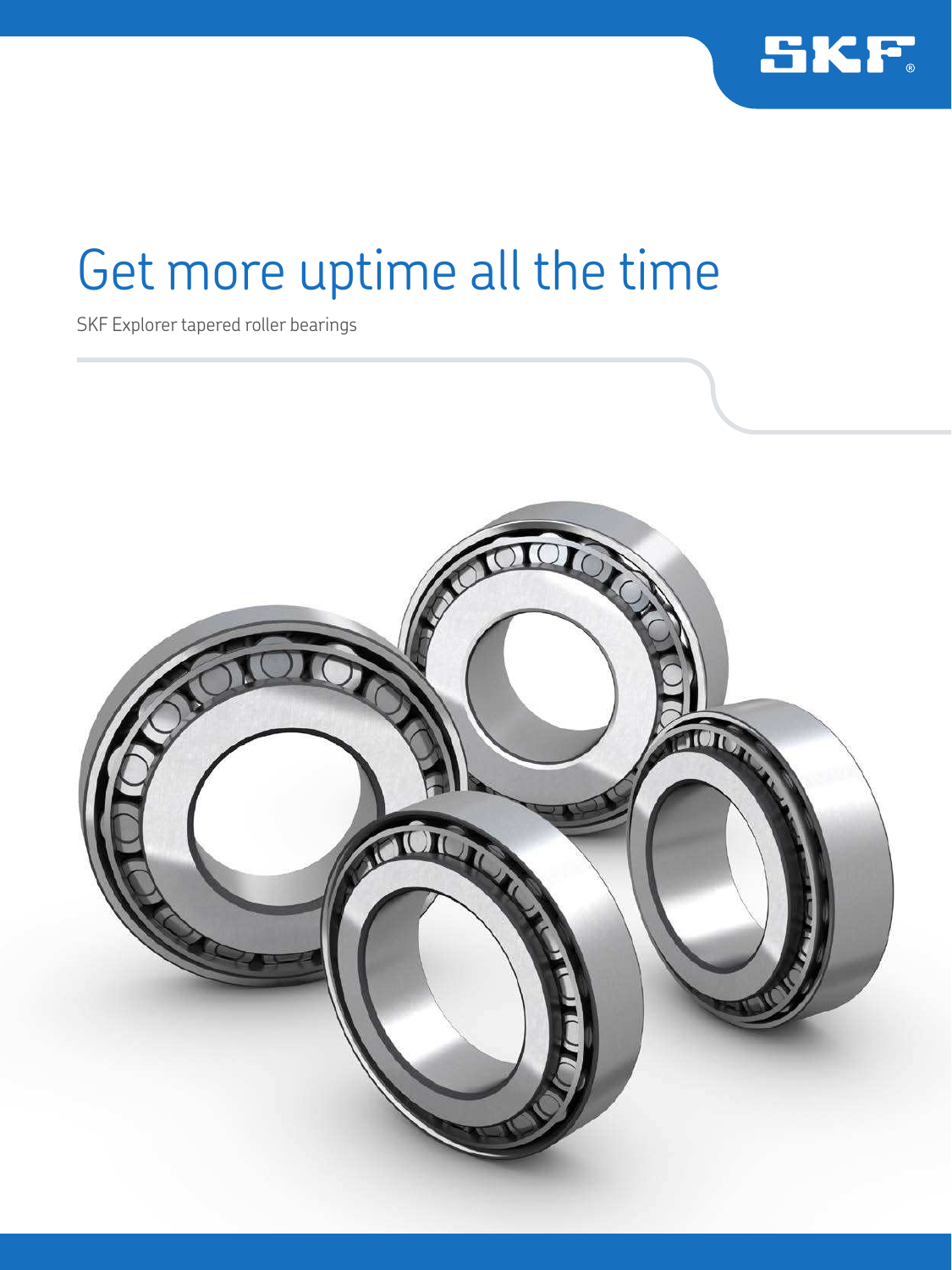# SKF Explorer tapered roller bearings for your toughest challenges

In today's industrial world, you need solutions that are able to handle the toughest challenges and ready to meet even greater demands. Solutions that work harder, work longer and work safer. Solutions robust enough to cope with challenging conditions and testing environments. Solutions that deliver longer and more consistent periods of uptime to ensure greater productivity and eficiency.

We understand what markets demand and the size of the challenges you face. Only through understanding these challenges can we come up with better, more effective solutions.

- **You need a tapered roller bearing that can handle high loads**
- **A tapered roller bearing that is both durable and reliable**
- **A tapered roller bearing that is not going to compromise your productivity and safety**
- **A tapered roller bearing that can withstand challenging and extreme conditions**

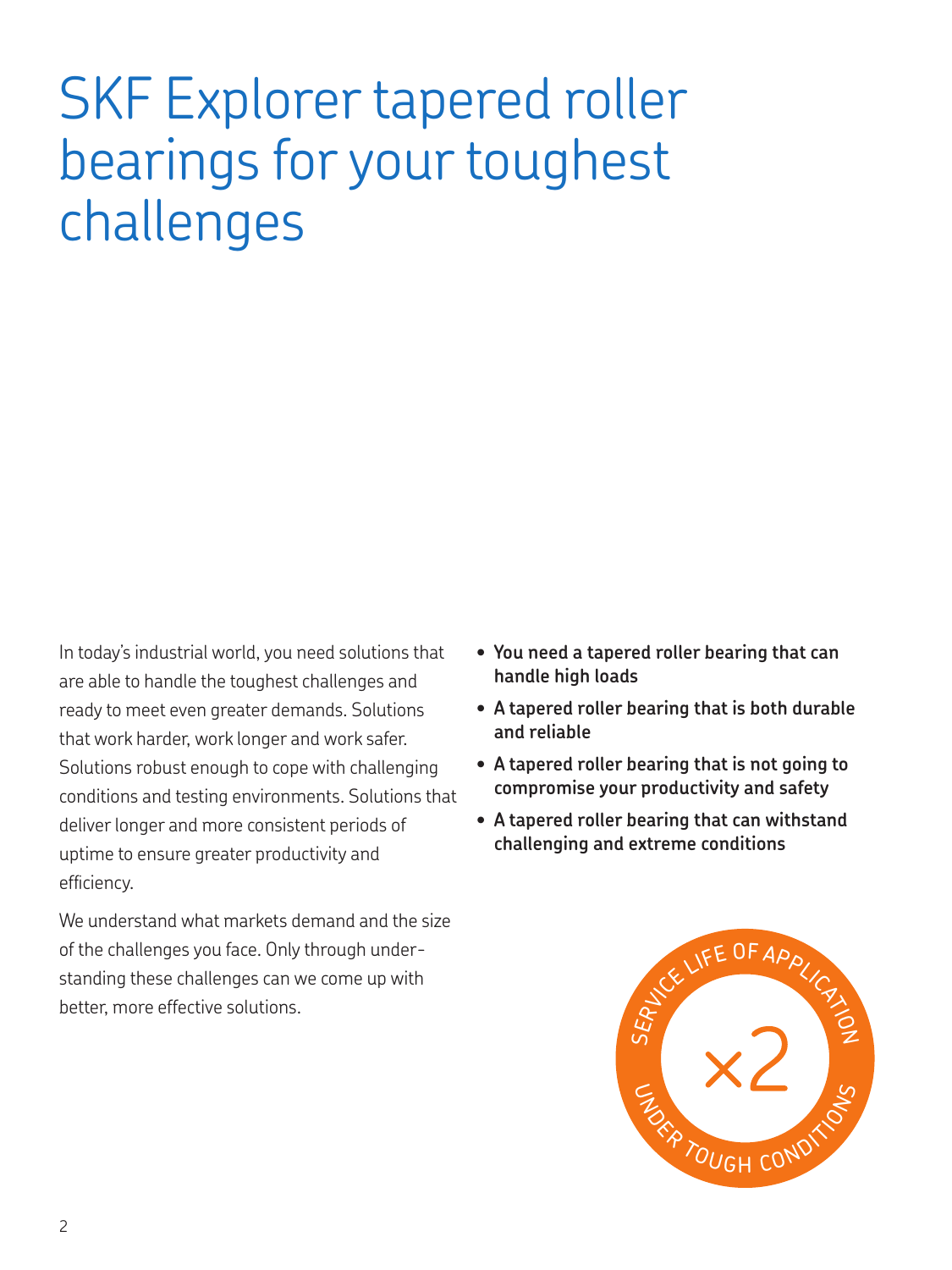# Always innovating on your behalf

You need a solution that meets all your challenges. That is why we're working to develop new ideas that answer those needs.

For example, the dynamic load rating is one of the most common factors con sidered by customers when choosing rolling bearings, but bearing perfor mance in the field is also impacted by the bearing's material composition, surface finish and contact profile. Additionally, application fit, lubrication, sealing and mounting are all essential in maximizing the bearings service life. We understand the practicality of this situa tion and we've developed a solution that addresses these needs.

# You told us – we listened

#### **"I need more reliable, better performing tapered roller bearings"**

#### **For gearboxes**

One that supporting higher loads. Sur vives challenging conditions. Resists contamination. Enables easier mount ing. Maintains clearance pre-load set during mounting. Provides a longer life.

## **For pinions, and fluid pumps**

One that copes with inadequate lubrica tion. Achieves higher speeds with lower friction. Supports heavy loads. Main tains high stiffness under preload. Offers low friction during running-in.

## **For truck and trailer wheels**

One that provides reliable lubricant ilm formation in the rolling contacts. Copes with misalignment and cornering load. Performs successfully at low/medium speeds and with varying loads.

# Setting new standards

## **Only SKF Explorer tapered roller bearings answer all your requirements**

In order to understand all our different customers' needs, our engineers spoke with key customer groups to identify their specific requirements. The result is an innovative, and practical tapered roller bearing solution that overcomes a wide range of individual challenges.

- **Long service life** in tests, SKF came out on top for best service life
- **Increased dynamic load ratings by up to 23%** - SKF Explorer have the highest ratings
- **Reduced early failure** design features and manufacturing process set the standards for high reliability
- **Better performance** low friction torque, noise and vibration, increased speed and running accuracy
- **Optimum combination of material and heat treatment** – for high fatigue life, increased contamination resistance and improved dimensional stability
- **Customisable** for specific requirements like high speeds, heavy loads, contaminated environment, high temperature and vibratory conditions

# More uptime, less maintenance – reliability built-in

You can rely on SKF Explorer tapered roller bearings. In heavy-duty applications, they're strong enough to support heavy loads. In challenging conditions, they're robust enough to perform better and last longer.

And with SKF's global presence and proven expertise, you've got a partner that you can rely on, too.







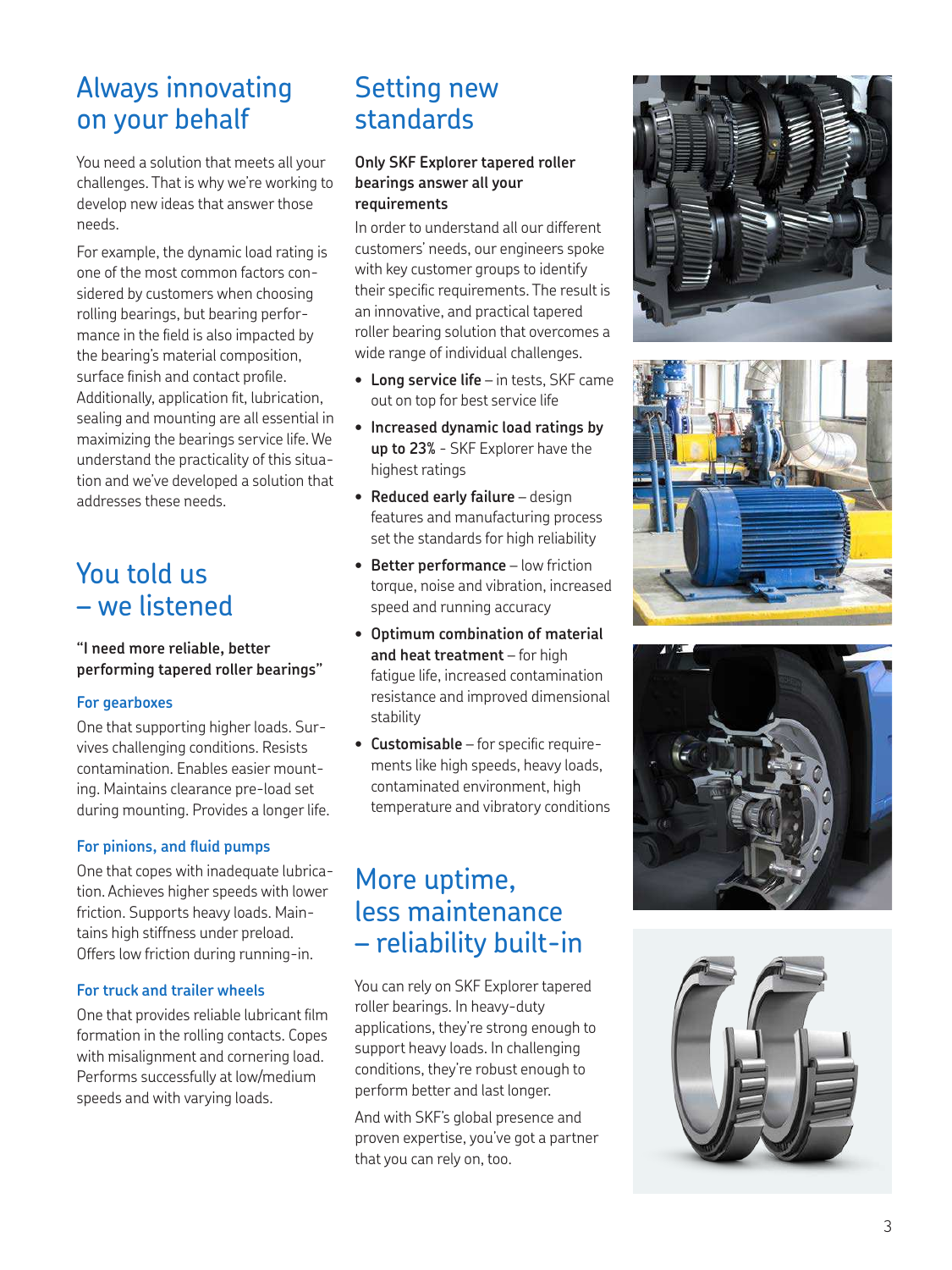# SKF Explorer design

## **Engineered for optimum performance**

Our expertise in bearing design, tribology, metallurgy, lubrication and manufacturing have come together to create SKF Explorer class bearings. A new standard of excellence in design, performance and precision manufacturing – one that is still unmatched in the marketplace.

SKF Explorer bearings are a result of extremely high steel quality. Optimized design. Manufacturing process improvements. Tighter tolerances and less spread (**→ diagram 1**).

SKF Explorer provides:

- Longer service life
- +15% higher load carrying capacity
- Improved  $a_{\leq KF}$  factor\*
- Possible downsizing
- Possible stiffness increase

## **A simpliied designation system**

All items in the catalogue assortment will have a designation according to ISO or ABMA standard with a minimum of sufixes.

Items according to SKF Explorer performance will be indicated in blue in the new Rolling bearing catalogue. The bearings and the package labels will be marked SKF Explorer.

**SKF Explorer design**



\* The factor  $a_{CKF}$  represents the relationship between the fatigue load limit ratio (Pu/P), the lubrication condition (viscosity ratio κ) and the contamination level in the bearing (ης).

## **Run your machine smoother for longer**

If you want to get more out of a machine or piece of equipment, it helps if the bearings are made by SKF. With SKF Explorer tapered roller bearings, you can expect the lowest friction torque, noise and vibration, whilst experiencing increased speed and reduced run-out results – bar none. They deliver longer, more predictable periods of uptime to ensure productivity, eficiency and safety.

## **Reduce bearing fatigue under the toughest conditions**

**Diagram 1**

Fit the best performing SKF Explorer tapered roller bearings and you're experiencing a safer solution. The robust design means it can handle high speeds, heavy loads and contaminated environments for longer periods of time (**→ diagram 2–3**). Because it delivers longer/optimum performance, any potential hazard that results from bearing failure significantly decreases. With SKF, a better running machine is also a safer running machine. And that's important for your business and your peace of mind.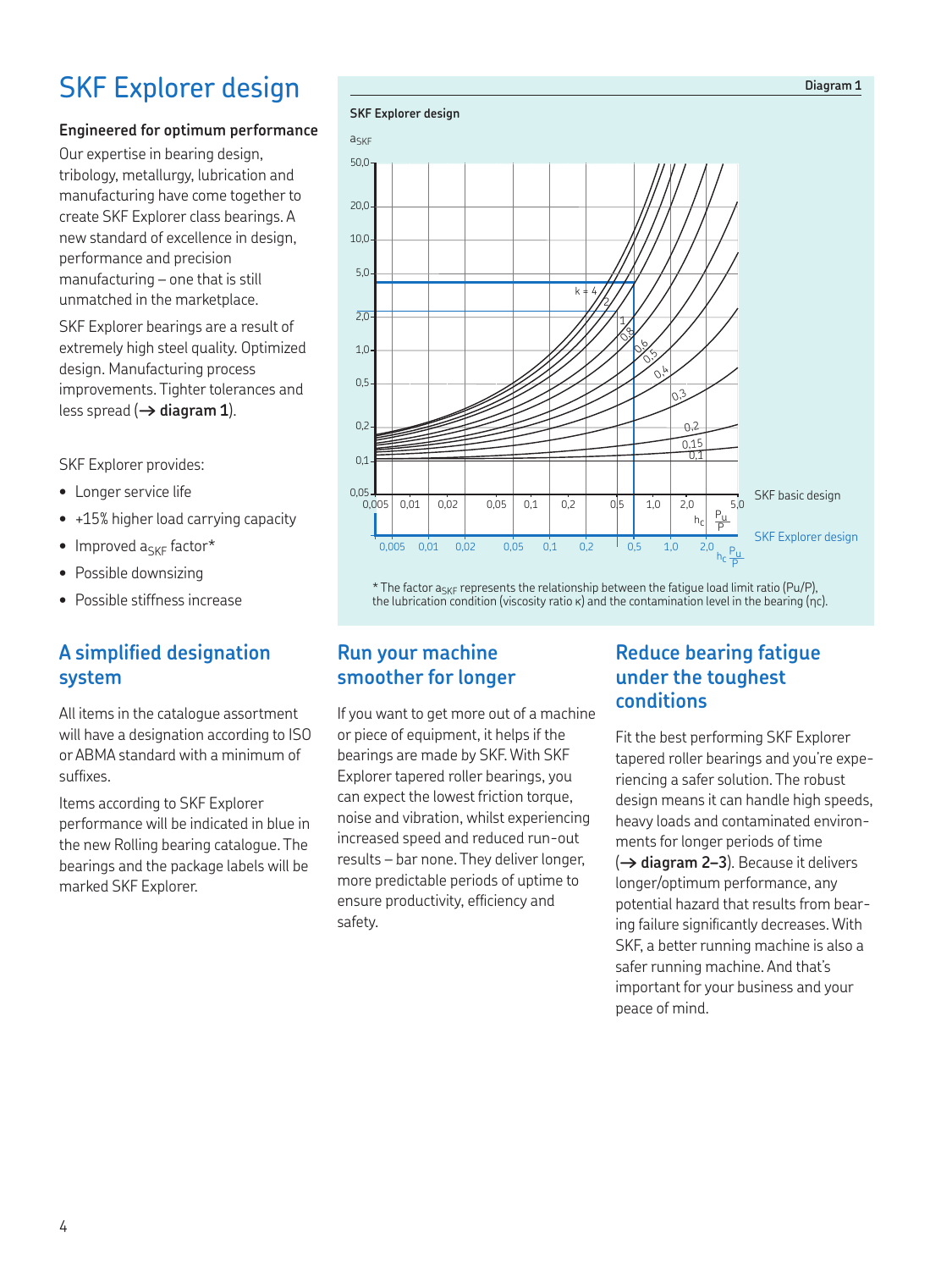## **Fit the right part at the right time, every time**

Getting a replacement tapered roller bearing can be a challenge, especially if the application is in a remote location. It's often hard to obtain the solution you need. Machines can be out of action for long periods. Productivity can be severely impacted and costs can quickly escalate. With SKF you'll get the right support and the right parts, no matter where your application is based. We have 17 000 distribution locations in over 130 countries around the globe. So we'll get the part to you, no matter what.

With SKF you can be certain you're getting the best tapered roller bearing for your needs. We offer a broad and continually extending assortment of standard metric and inch sizes. So whatever you need, you can rely on SKF. And with SKF's global presence and proven expertise, you've got a partner that you can rely on, too.

## **Superior performance – veriied**

#### **Proven to deliver longer operating life**

Don't just take our word for it. Comprehensive benchmark tests show overall superior bearing performance of SKF Explorer tapered roller bearings.

And in the medium size assortment, the product performance is on similar or slightly better level.

#### **Service life under clean conditions\***

**Service life under contaminated conditions\***



\* All igures and graphs are rounded off and based on SKF comparative endurance tests under clean oil lubrication.



\* All igures and graphs are rounded off and based on SKF comparative endurance tests under impact of contamination.



\* All igures and graphs are rounded off and based on SKF comparative endurance tests under movement loads.

#### **Diagram 4**

**Diagram 2**

**Diagram 3**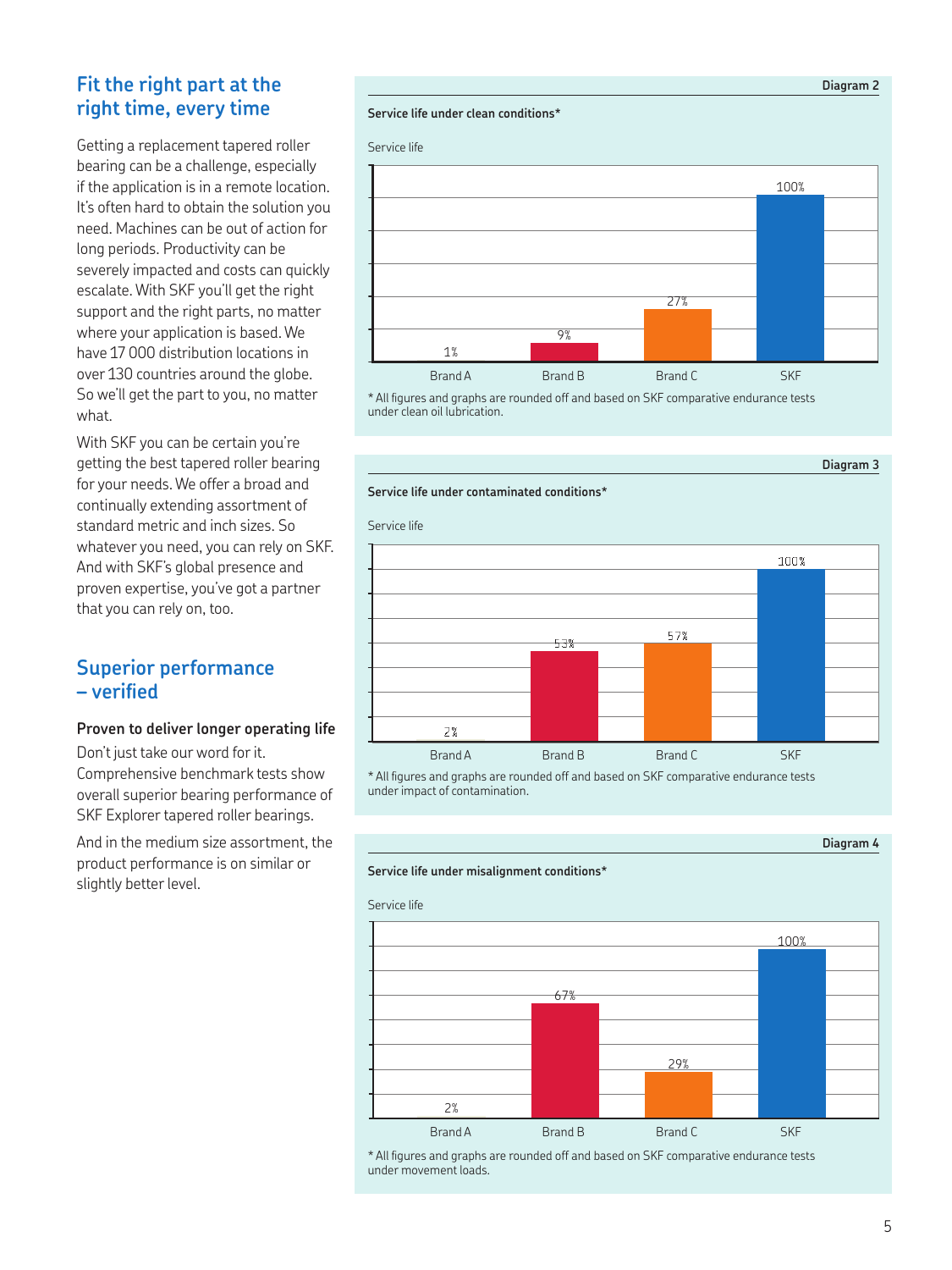# Inch assortment

#### **There are now hundreds of options within the SKF Explorer tapered roller bearing assortment**

- Approx. 300 inch final variants
- Approx. 150 inch series
- Additional options can be offered on request
- On-going assortment extensions

# A range that receives continuous advancements

#### **SKF continues to improve the tapered roller bearings**

AT SKF, a key part of our job is improving our product and moving bearing performance levels forward. We focus on what to do next, spending our energies on pushing boundaries, trying new things and moving forward towards finding a better answer.

For example, SKF has now increased the dynamic load rating for SKF tapered roller bearings by 7%. This increase is based on independent test results and field experience.

We are also pushing for continuous improvements in manufacturing, which have made it possible to qualify a majority of the tapered roller bearings catalogue assortment to the SKF Explorer design. So you can always depend on the quality of the product.

What's more, we've even made bearing selection easier. So you can make the right choice and always select the appropriate bearing for the best performance in any particular field.



SKF Explorer Basic design

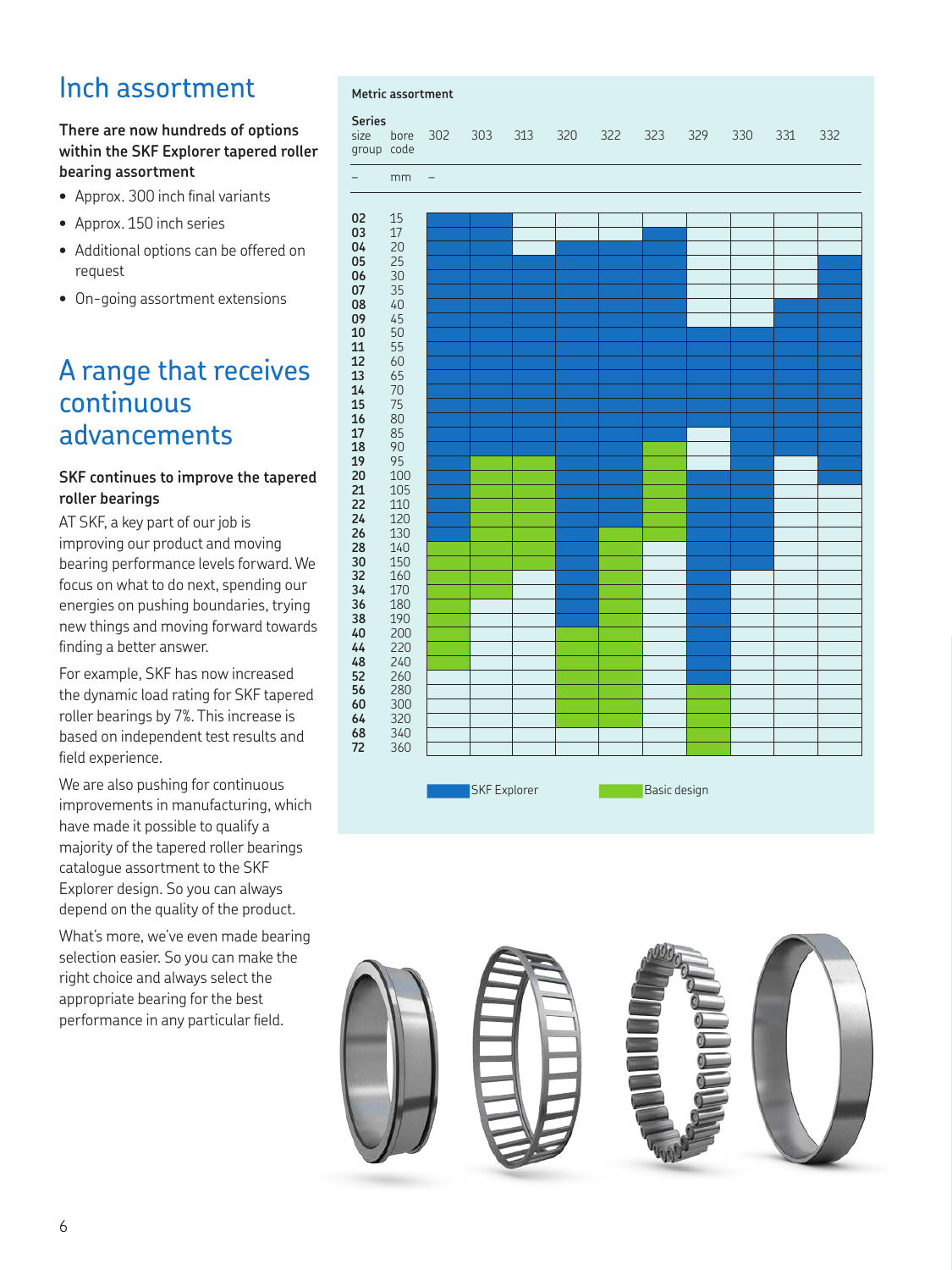



 $23%$ **INCREASED** DYNAMIC LOAD **RATINGS** 

## SKF Explorer tapered roller bearings – get more uptime all the time

- Robustness
- Wear resistance
- Reliable in operation
- Long service intervals
- Contamination resistance
- Additional options include case hardened bearings and coatings